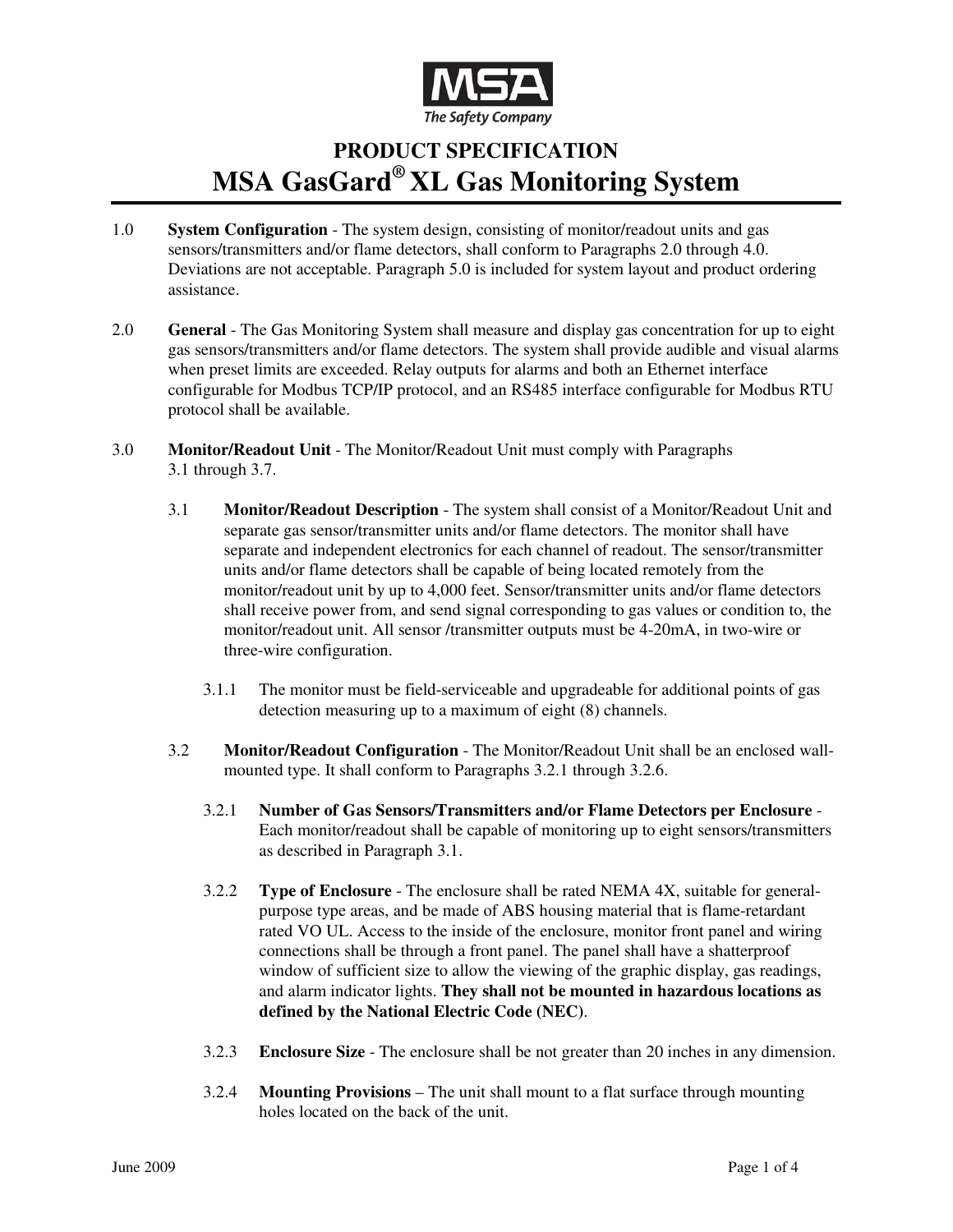- 3.2.5 **External Controls** An external sealed push button shall be provided to enable alarm reset and audio alarm silencing without opening the enclosure. There must be a connection for wiring an external alarm reset and audio alarm-silencing switch.
- 3.2.6 The Monitor/Readout Unit must have cCSAus, EC-ATEX, or SIL2 approval or certification. Instrument manufacture must be certified according to ISO 9001 provisions.

## 3.3 **Monitor/Readout Requirements**

- 3.3.1 **Readout Displays** A common liquid crystal display (LCD) with separate four-digit LCD readout shall be provided for displaying the gas value from the sensors. The value displayed shall be a direct reading of the gas concentration indicated on the sensor/transmitter. The readout must also be able to be configured to read any value between 0.1 through 8,000 ppm for ppm levels, or 0-100% for percentage levels. Flame detectors shall have a distinct indicator symbol on the display.
- 3.3.2 **Visual Alarm Indicators** The monitor shall have separate visual alarms for indicating two levels of alarm, power indicator and a fault indicator for each of the eight possible inputs. The lights shall be color-coded. Blue and white shall not be used.
- 3.3.3 **Alarm Set Point Levels** Two separate alarm set point levels shall be provided for each sensor. The set points shall be independently adjustable for any value in the readout range. The set points shall provide drive signals to user-interface relays. Both of the alarm set points shall be able to provide the user with a choice of latching or non-latching mode, alarm on upscale or downscale, and energized or de-energized mode through software-selectable options. TWA and STEL levels can be set based on the gas of interest and be part of the voting capability for alarms.
- 3.3.4 **Common Relay Outputs:** Two common alarm relays, and two common horn relays with one common fault relay shall be standard.
	- 3.3.4.1 The common alarm and horn relays shall be SPDT rated at 5 amps resistive at 30 VDC or 250 VAC.
	- 3.3.4.2 The two common horn relays shall be silenced by means of the common Acknowledge push button on the front of the monitor.
- 3.3.5 **Optional Discrete Relay Outputs** The alarm set point drive signals shall activate user relays as specified in Paragraphs 3.3.5.1 through 3.3.5.3.
	- 3.3.5.1 **Number of Relays** As a minimum, one relay for each set point level shall be provided.
	- 3.3.5.2 **Contact Rating** All relays shall be Form C, single-pole, double-throw. Contacts shall be rated for 5 amps resistive at 30 VDC or 250 VAC.
	- 3.3.5.3 **Contact Selection** The contacts shall be capable of being selected normally open or normally closed, normally energized or normally deenergized, latching or non-latching, and increasing or decreasing activation. Voting and grouping of relays shall be configurable through the keypad or software provided.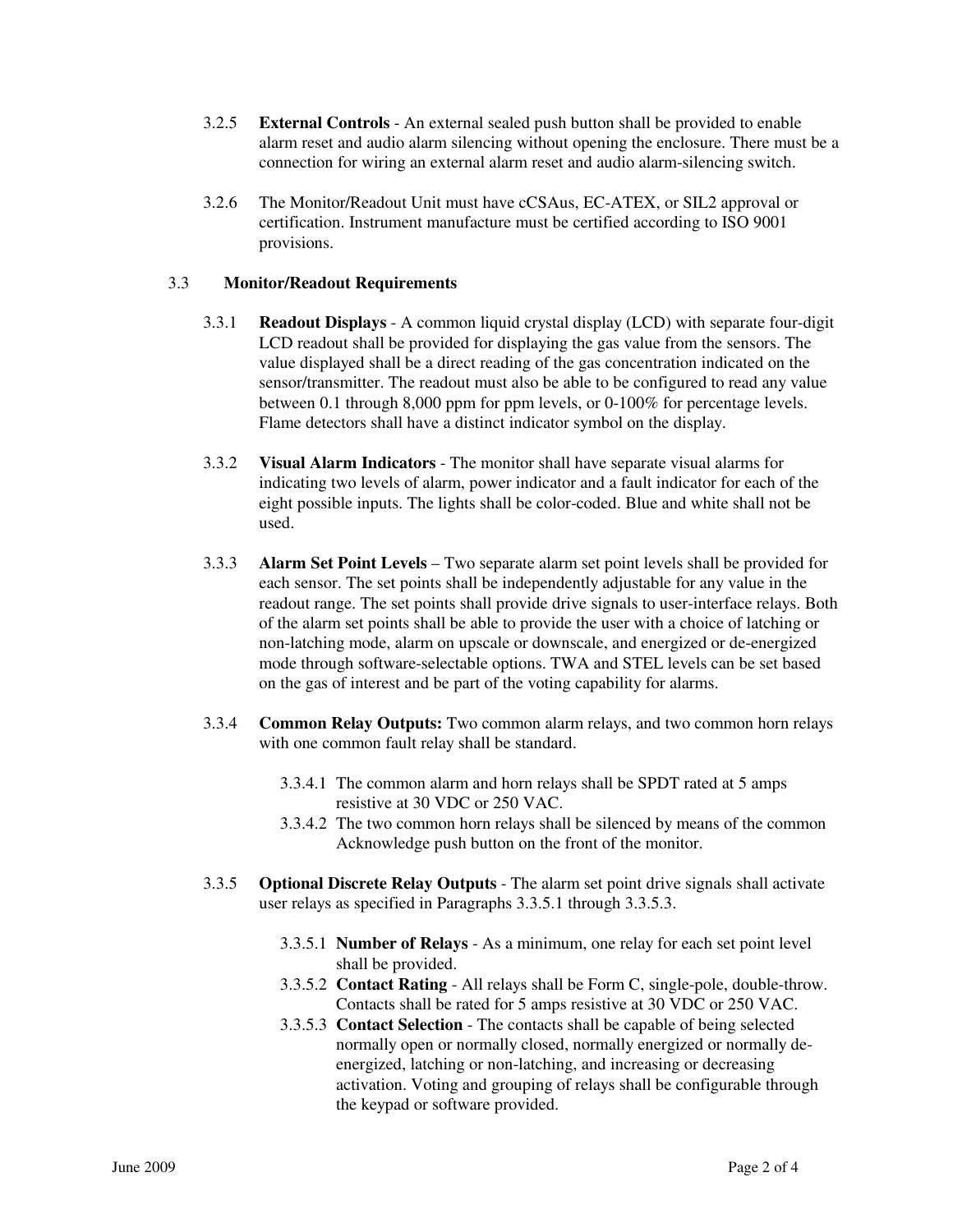- 3.3.6 **Malfunctions Indication** System trouble indication shall be provided in accordance with Paragraph 3.3.6.1.
	- 3.3.6.1 **Trouble Relay** A common relay shall be provided to indicate trouble for all inputs when any of the following conditions exist:
		- 3.3.6.1.1 System power loss.
		- 3.3.6.1.2 Signal loss from any sensor.
		- 3.3.6.1.3 Signal greater than 5% of full scale or lower than 5% below zero.
		- 3.3.6.1.4 Control module malfunction or removal.
- 3.3.7 **Display Indication** The readout display described in Paragraph 3.3.1 shall display a separate unique character when an over-range or under-range of greater than 5% exists.
- 3.3.8 **Audible Alarm** An 85 dB audible buzzer shall be provided when an alarm condition occurs.

## 3.3.9 **Output Signals**

- 3.3.9.1 Ethernet output configurable for Modbus TCP/IP.
- 3.3.9.2 RS-485 output configurable for Modbus RTU protocol.
- 3.3.9.3 USB configurable for ModBus RTU.

## 3.3.10 **Battery Back Up Option:**

A battery back up option shall be available and supplied if required by the engineer and shown on the drawing.

- 3.3.10.1 Battery back up shall supply up to twenty minutes of back up when configured with up to eight catalytic combustible sensors. (Maximum current draw)
- 3.3.10.2 Battery charger circuit shall be part of the standard main circuit board for the monitor.
- 3.3.11 **Operating Modes and Parameter Selection** The selections listed in this paragraph shall be accomplished by the use of software and/or push button type controls located on the front panel of the monitor. Access to the software shall be password protected.
	- 3.3.11.1 Sensor range value.
	- 3.3.11.2 Alarm levels for two of the alarm set points.
	- 3.3.11.3 Alarm on upscale or downscale for two of the alarm set points.
	- 3.3.11.4 Setting relay contacts energized or de-energized.
	- 3.3.11.5 Latching or non-latching alarms for two of the alarm set points.
	- 3.3.11.6 Time delay of up to 180 seconds, prior to alarm inhibit.
	- 3.3.11.7 Setting audible alarm on or off.
	- 3.3.11.8 Setting external wiring for external alarm reset switch or a flow failure fault indictor.
	- 3.3.11.9 Time and date.
	- 3.3.11.10 Settings for TWA and STEL for Common Alarm 2.
	- 3.3.11.11 Password code change and reset.